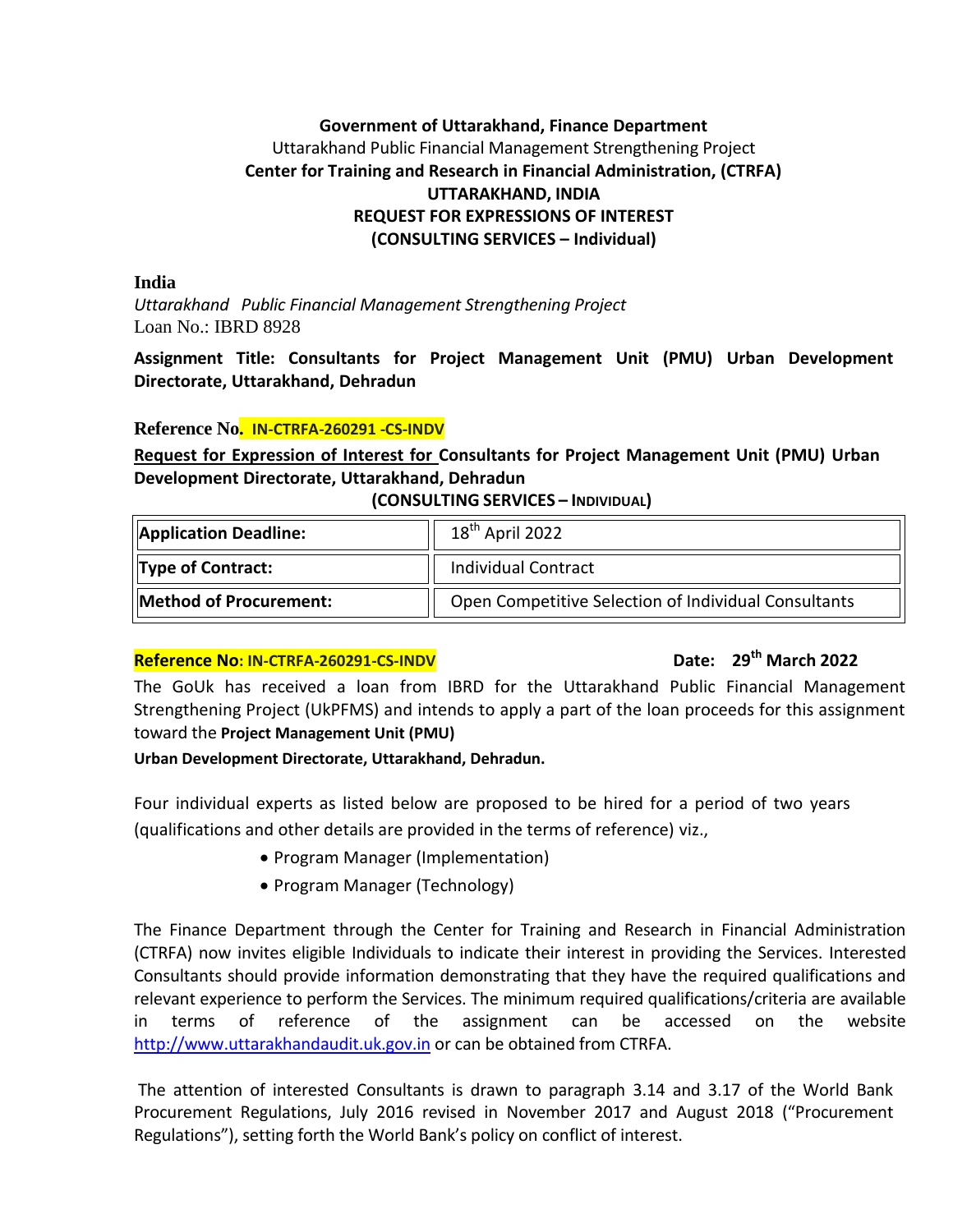A Consultant will be selected in accordance with the *Open Competitive Selection of Individual Consultants* method set out in the Procurement Regulations.

Further information can be obtained at the address below during office hours *1000 to 1700 hours IST*.

Interested consultants should submit their CV either in hard copy or in pdf form at the address or mail id given below (in person, by post or by email) latest by 18th April 2022 **by 17:00 Hrs IST**

# **Project Director Uttarakhand Public Financial Management Strengthening Project**

91, Race Course,

Near Police Line,

Dehradun, 248001

E-mail: ukpfmswb@gmail.com Uttarakhand, India, Mob: +91-9358119541,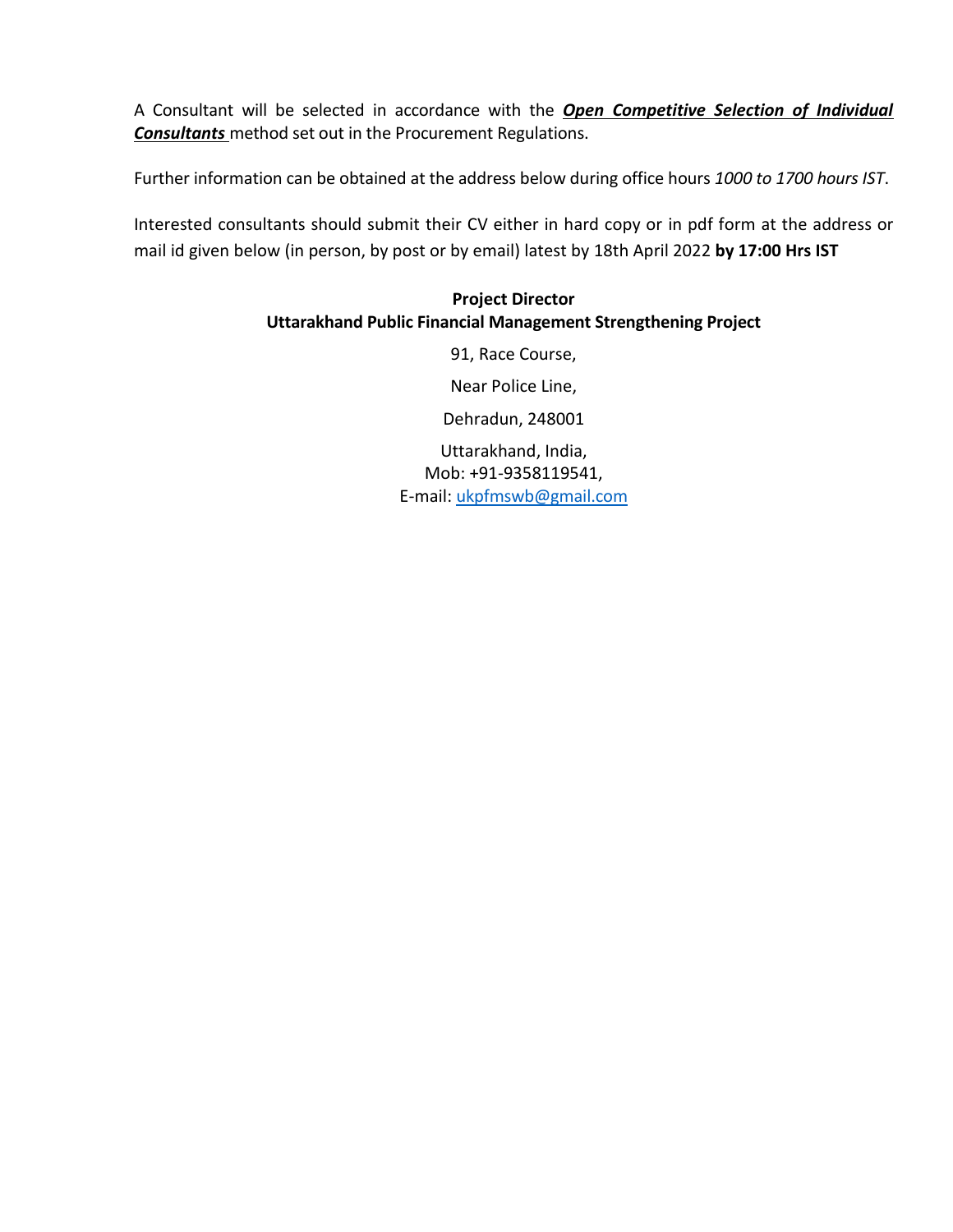# **Terms of Reference Consultants for Project Management Unit (PMU) Urban Development Directorate, Uttarakhand, Dehradun**

#### *Background*

- **1.** GOUK is embarking on an ambitious program of creating a PMU at UDD state level which will cover all the ULBs in the state and intends to hire individual consultant for this purpose. The **Project Management Unit (PMU)** for planning, implementation and monitoring, including general day-to-day support for all activities for implementation of e-governance in urban local bodies of Uttarkahnd.
- **2.** The Government of Uttarakhand (GoUk) has applied for a loan to fund the Uttarakhand Public Financial Management Strengthening Project (UkPFMS) and intends to apply a part of the loan proceeds for this assignment. The long-term vision of the government is to improve the service delivery of the ULBs by matching decision making with data, enhance accountability and transparency, and reform the ULBs to make them sustainable. These reforms will need to be spearheaded and managed centrally at the level of the Urban Development Directorate UDD with support from experts in these areas
- **3.** UDD has taken up an ambitious project as part of National Urban Stack rollout to drive egovernance across Urban Local Bodies in the state. Under this project UDD has adopted DIGIT platform. DIGIT is built as a collection services and is designed so that it is easy for other actors to build on top of it. Each service efficiently provides a single capability across multiple governance areas, accessible through using simple, open APIs compatible with global standards. In addition, it provides a set of open standards and specifications that enable the ecosystem players to innovate on the stack. Together, these services and standards create a powerful framework to drive convergence and a faster implementation cycle for any governance initiative.

### **4 . Objective of Project Management Unit (PMU):**

The PMU will support the UDD in conceptualizing, planning, guiding and managing the reforms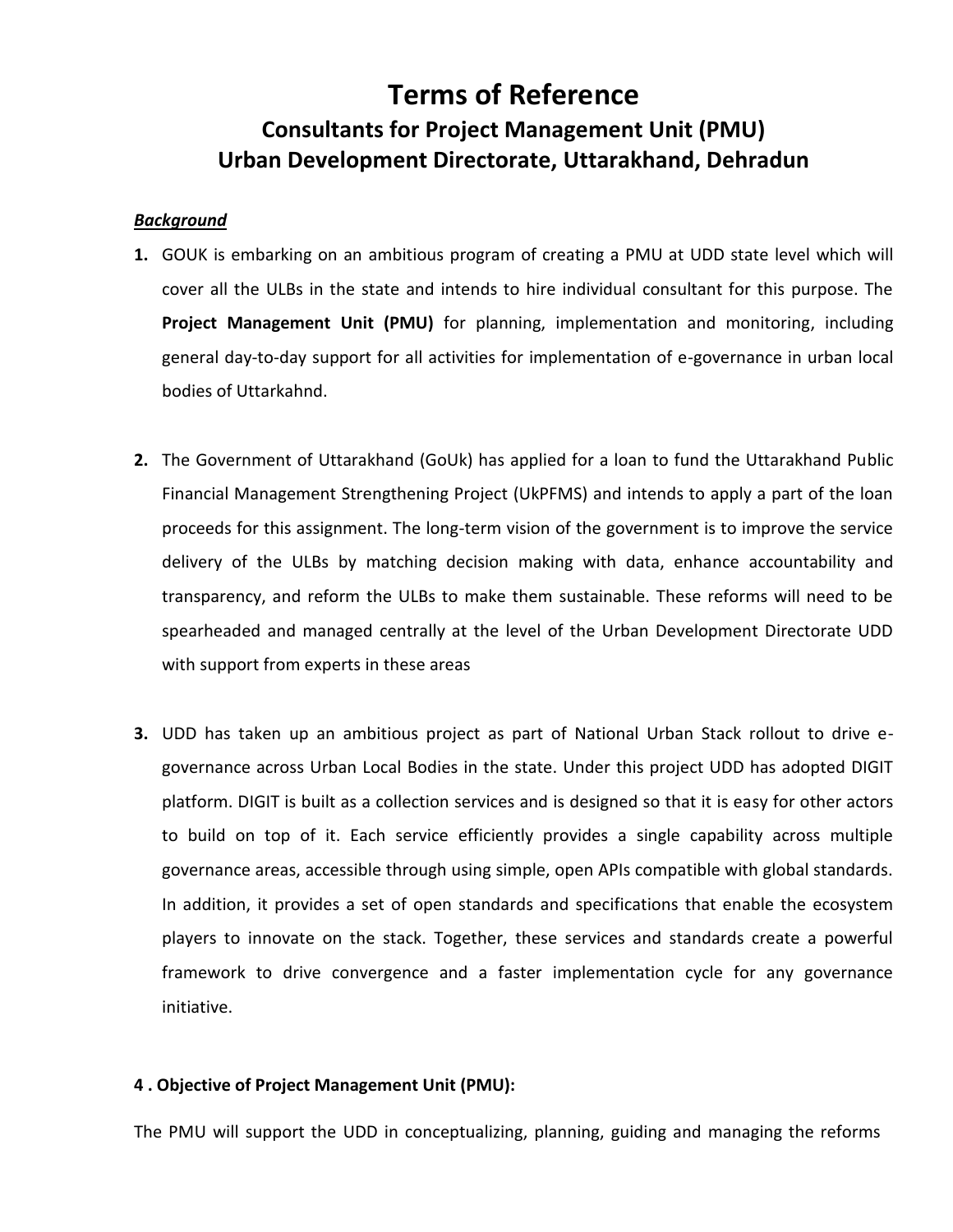undertaken by the Department. The PMU shall be headed by a Project Manager with four (4) experts viz.,

- Program Manager (Implementation)
- Program Manager (Technology)

# *Detailed qualification and terms of work is provided in the annexure –A*

# **5. GENERAL TERMS & CONDITIONS**

- The consultant under take to perform the services with the highest standards of professional and ethical competence and integrity.
- The consultant shall not, during the term of this contract and within two years after expiration, disclose any proprietary or confidential information relating to the service, this contract or the client's business or operations without the prior written consent of the client.
- The total leave will be 14 days in a year. The Consultant cannot avail a leave more than 05 days in continuation in one go without permission from UDD.
- The consultant will carry out all the work assigned by UDD

### **6. Administrative Information**

**Remuneration :** The remuneration for each of the consultant for the services rendered at rate per man months

|    | Name of post                     | <b>Fixed</b>              |  |  |
|----|----------------------------------|---------------------------|--|--|
| No |                                  | Remuneration<br>(Monthly) |  |  |
|    | Program Manager (Implementation) | 1,00,000 (Fixed)          |  |  |
|    | Program Manager (Technology)     | 1,00,000 (Fixed)          |  |  |

- **Reimbursable :** The reimbursable for each of the consultant for the services rendered at rate per man months spent for Mobile , Internet Connectivity, Outstation Travelling expenses as per Sate Government policy(Level -11 officer ) will be the limit .All reimbursement will paid bill basis after due verification form competent authority in UDD .
- Payment Schedule: The consultants will be paid fees on monthly basis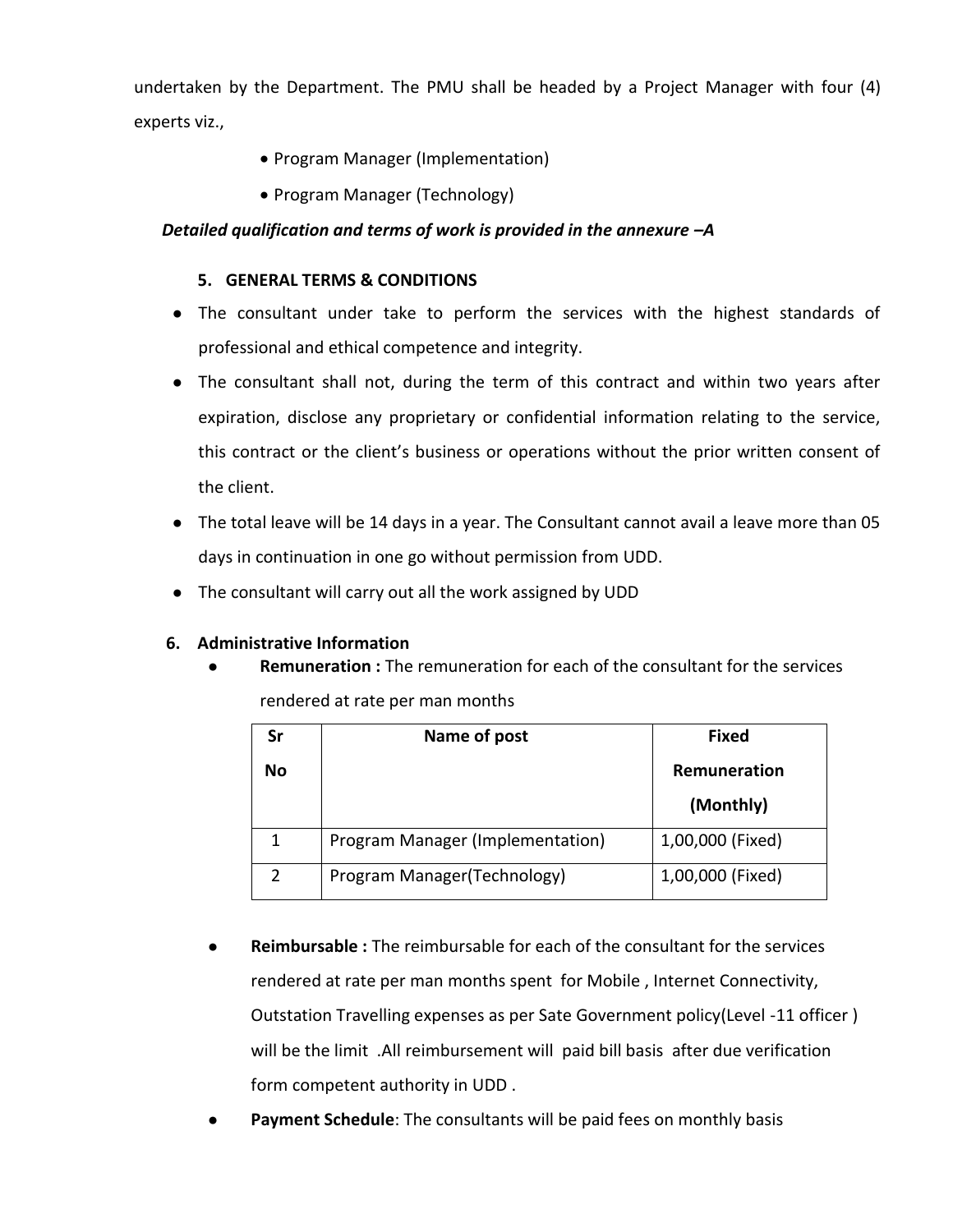# ● **Duration of the Assignment:** 2 years. Renewable on mutual consent.

Initially one year agreement will be signed , on the basis of performance and recommendations of Director ,UDD it may be extended for one year more

### **7. Review and Monitoring:**

The consultant will be primarily accountable to UDD, will be the nodal agency for administration, monitoring and review of consultant work. The consultant will work on day to day basis under the guidance of UDD.

# 8. *Services & Support to be provided by Client*

- The assignment will be administratively coordinated by the Project Director for the Uttarakhand PFM project.
- Technical coordination will be done by the Director, UDD or any other officer deputed by the Director, UDD
- The Director, UDD or any other officer deputed by him will certify the monthly the task of work carried by the expert. The key expert has to provide his monthly report to the Director UDD , of various works carried by him under the direction of Director UDD or officers deputed by the Director UDD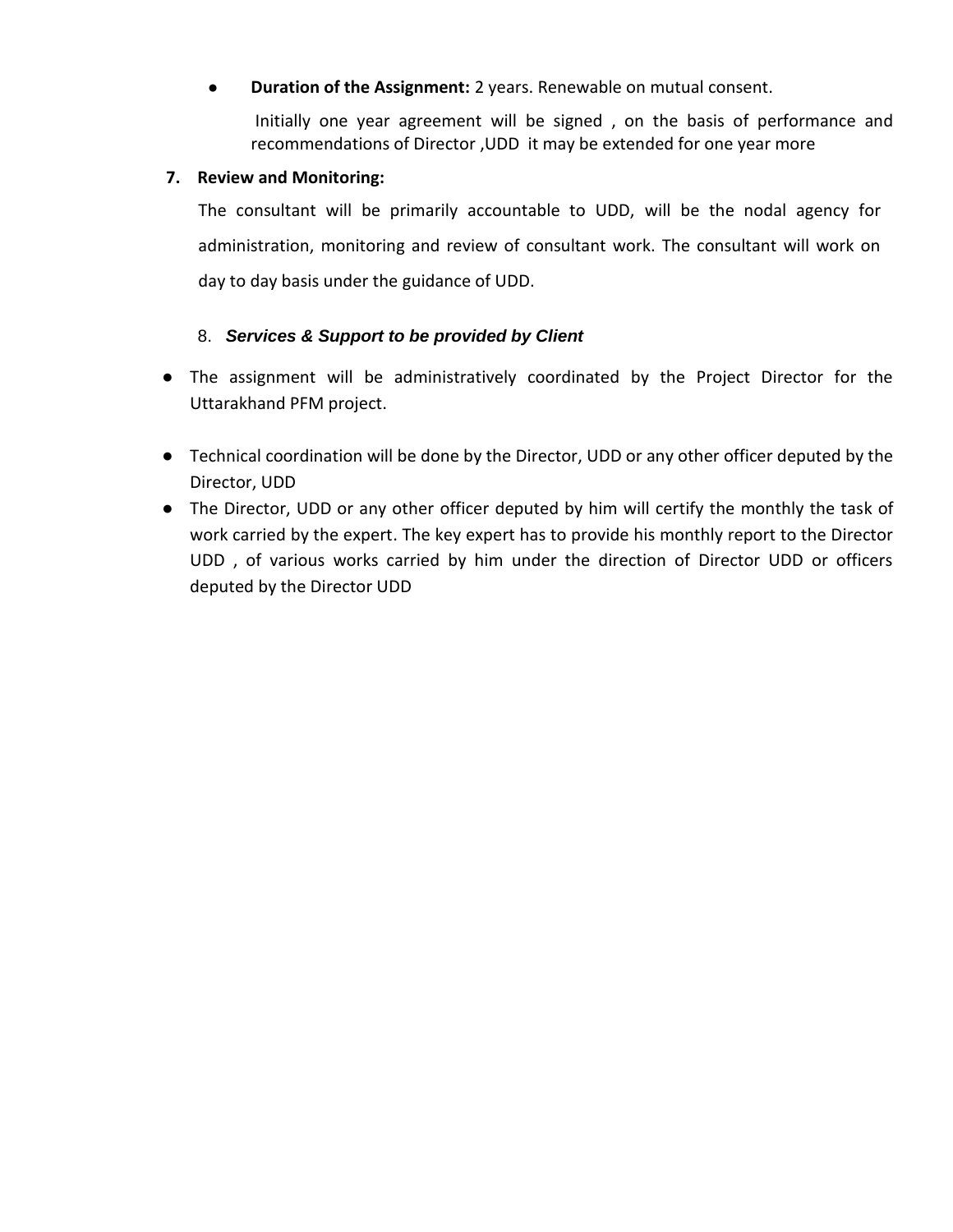# **Annexure –A**

#### **1. Program Manager (Implementation):**

#### **No. of posts**: One

#### **Qualifications & Experience**

- a. B. Tech / M. Tech / MCA / MBA / Post Graduate from a reputed institute.
- b. 12+ years' experience, including 5+ years Project/Program management experience in Urban Governance / ULB Projects level, is a big plus.
- c. Should have in-depth knowledge on urban sector programmes, reforms policies, and related legal and regulatory framework, documentation, and IEC works.
- d. Rich experience in team handling etc. Strong analytical, presentation skill, and problem-solving skills; Strong in Microsoft Office – Excel, PowerPoint and Word
- e. Should have handled at least 2 ULB consulting projects.
- f. Understanding of e-Government strategy and applications, experience in IT led Business Process Re-engineering projects.
- g. Have good communication skills and drafting reports abilities, and have very good command fluency in of English and Hindi

#### **Roles and Responsibilities:**

- h. Drive the implementation of e-governance and other ICT project in all the ULBs
- i. Develop and establish suitable program monitoring framework for the implementation of the project under guidance from UDD
- j. Assist in procurement of required material/services for various –e-Governance project at UDD
- k. Oversee the functioning of team and ensure that it is able to suitably meet the requirements of the UDD in implementation of the project.
- l. Responsible for supporting UDD in designing general technical activities of the project plan;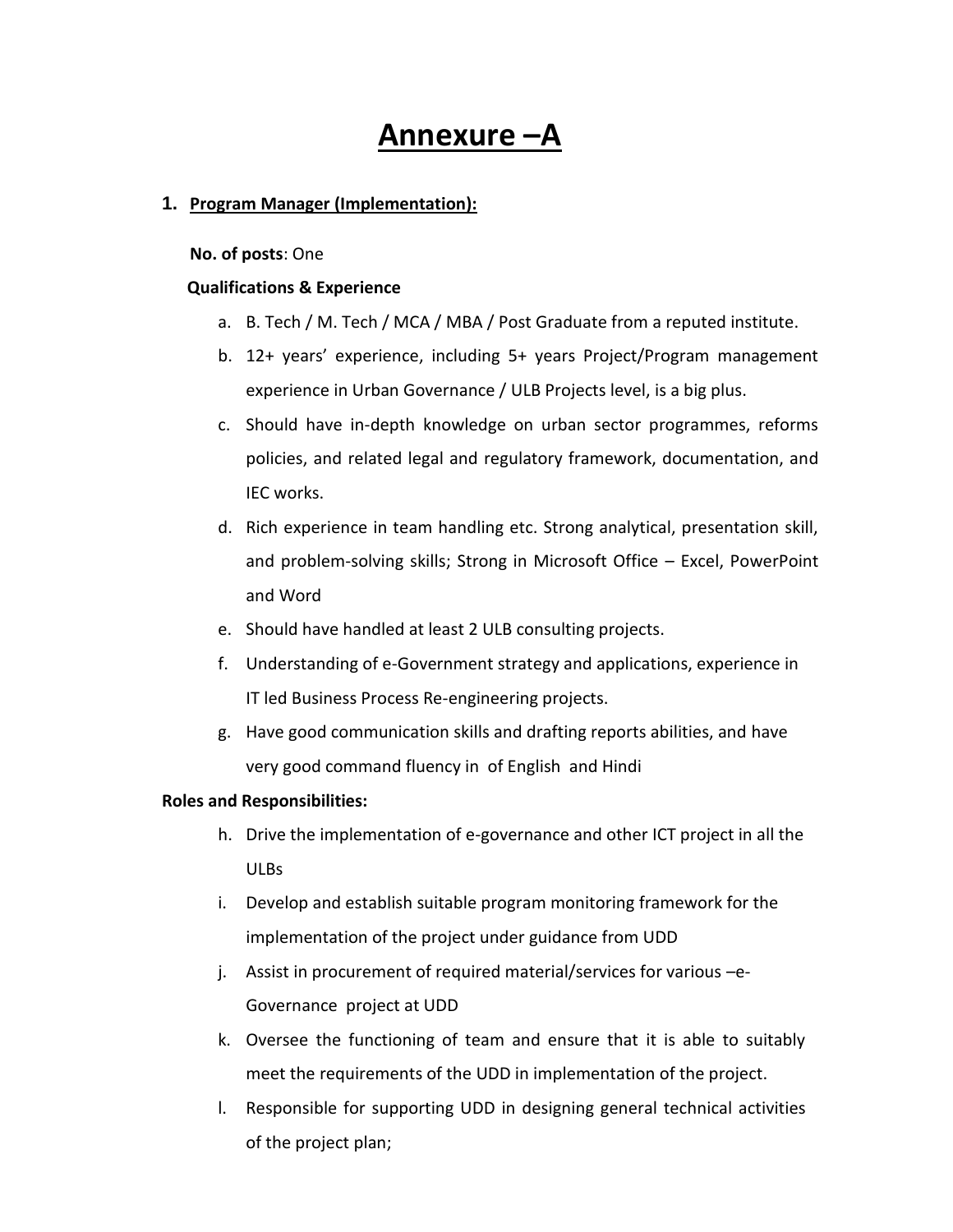- m. Policy level inputs, i.e. Legal as per as development of policy framework for the implementation of Urban Reforms and e-Governance initiatives.
- n. Coordination &liaising with Urban Local Bodies, Line Departments and other stakeholders for smooth implementation of the program.
- o. Activity planning and scheduling Monitoring implementation and identifying the gaps/needs.
- p. Monitoring physical progress and accurate reporting to higher authorities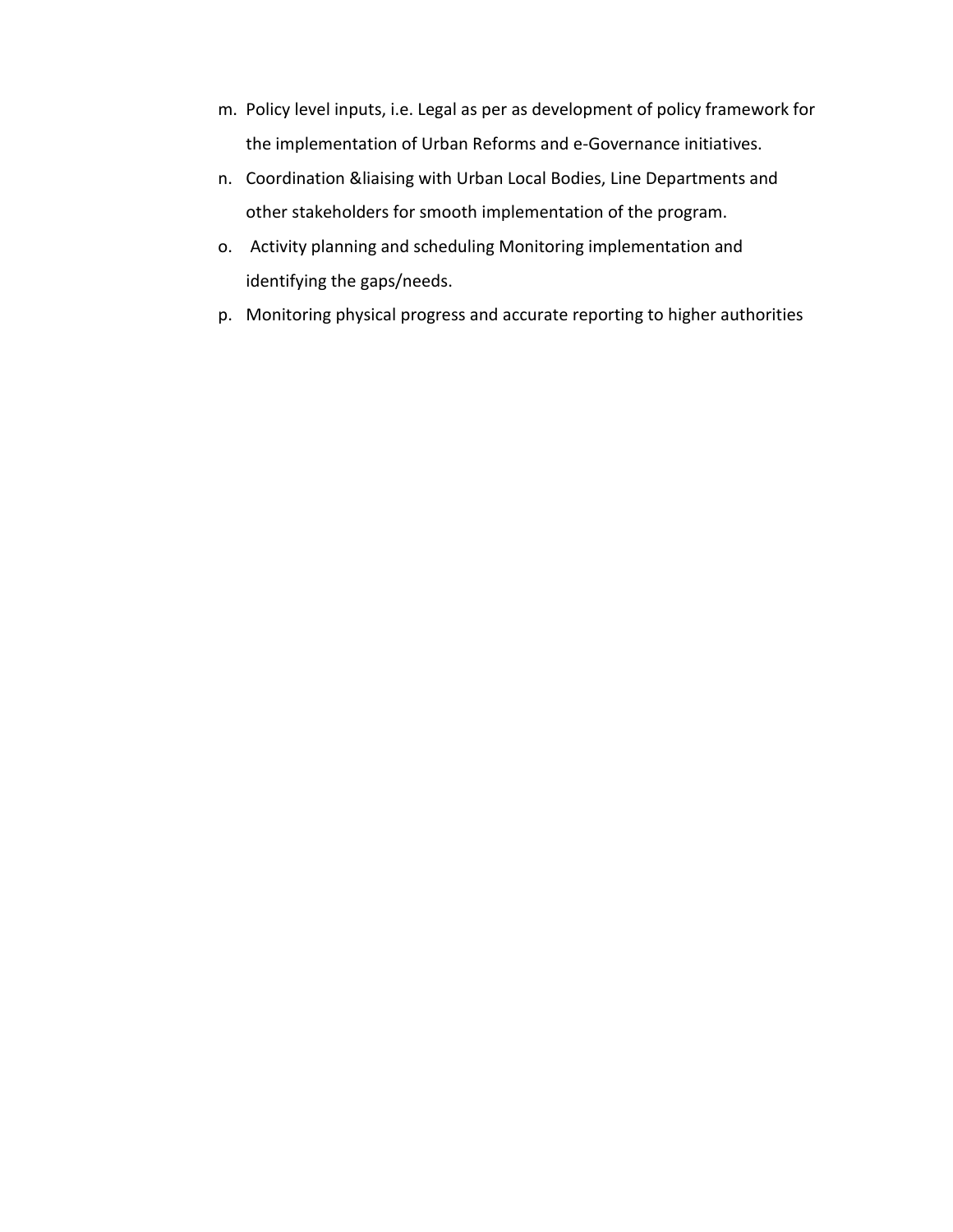# **Annexure –B**

- **2. Program Manager (Technology)**
- 1. **No. of posts**: One

#### **2. Qualifications & Experience:**

- a. B. Tech / M. Tech / MCA from a reputed Institute.
- b. 12+ years of I.T. Project / Program Management / Business Analyst / System Integrating experience. Client Interaction, Change Request Management
- c. Should have managed large programs of similar nature in India for at least 3+ years
- d. Desirable Experience in ULB Projects level is a big plus.
- e. Rich experience in team handling etc. Strong analytical, presentation skill, and problem-solving skills;
- f. Knowledge of MICRO SERVICES, API Integration, Open Source platform

#### **3. Role and responsibilities:**

- a. Project Management Requirement gathering, Domain Knowledge Transfer, Prototype Design, Technical Documentation – Project Report, B.R., SRS etc.
- b. Should have the capacity to handle multiple projects / Multitasking.
- c. Responsible for entire project life cycle technical solution, Architecture Framework Design, Technical Solution Design, Software Design Descriptions (SDD), UML Design, Product / Project version control etc.
- d. Responsible for supporting UDD in designing general technical activities of the project plan
- e. Assist the UDD in identifying the needs of the sub project by drafting or reviewing as the case may be the Technical Specifications for all contract under the project;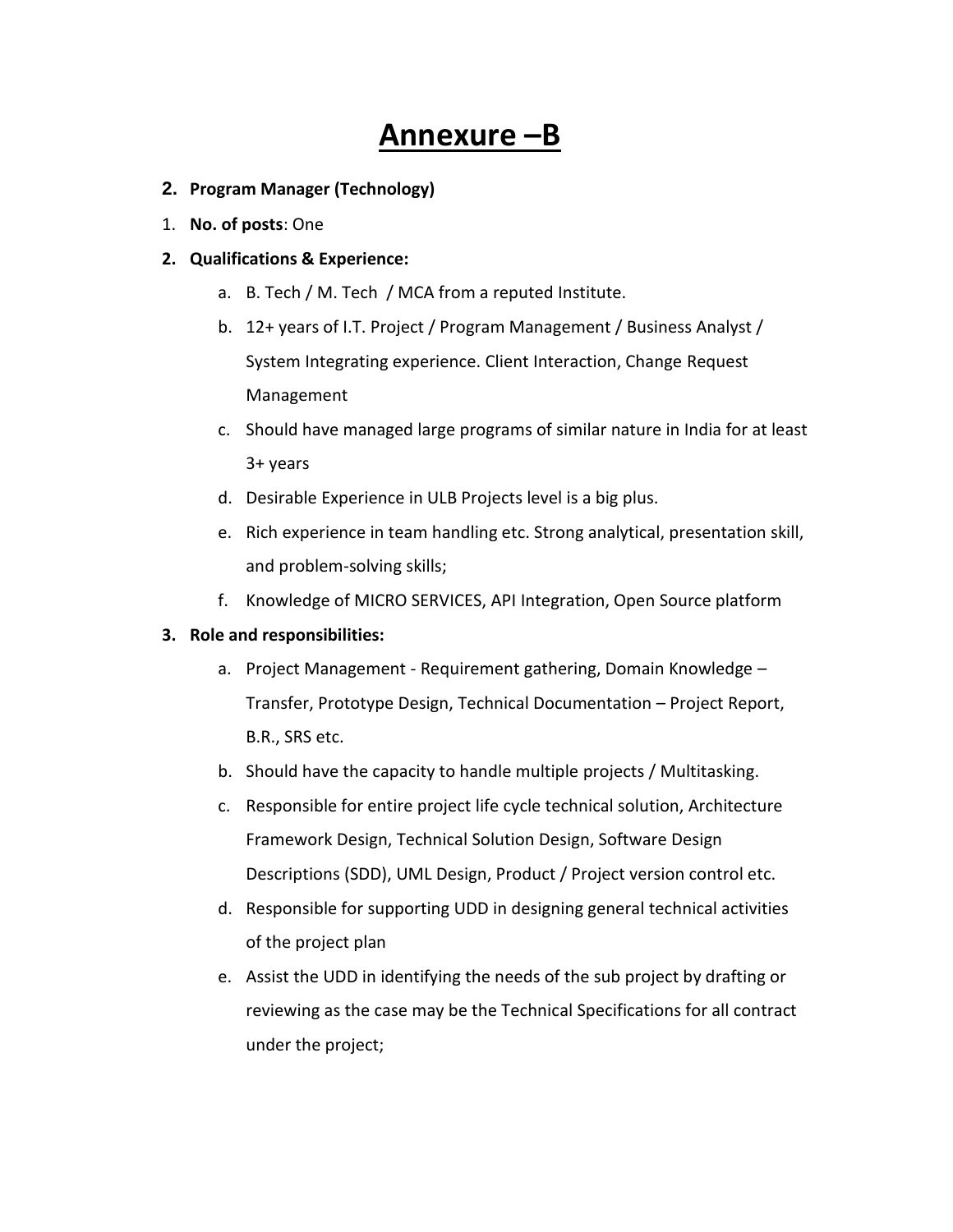# **Consultants for Project Management Unit (PMU) Urban Development Directorate, Uttarakhand, Dehradun**

### **APPLICATION FORM FOR ENGAGEMENT AS PER WORLD BANK PROCUREMENT REGULATION (Open Cometitive Selection of Individual Consultants)**

| 1.  | Advertisement No.                                                                                                                                                                      | Affix a recent                                                   |
|-----|----------------------------------------------------------------------------------------------------------------------------------------------------------------------------------------|------------------------------------------------------------------|
|     | 2. (a) Name of the assignment applied for<br>and Job Code:                                                                                                                             | passport size<br>Photograph duly<br>attested by the<br>candidate |
|     | 2. (b) Period required to join if selected:                                                                                                                                            |                                                                  |
| 3.  | Name in full (in capital letters)                                                                                                                                                      |                                                                  |
| 4.  | Father's/Husband's Name                                                                                                                                                                |                                                                  |
| 5.  | Date of birth (DD/MM/YYYY):<br>Place of birth:<br>Age as on the date of application:                                                                                                   |                                                                  |
| 6.  | Nationality                                                                                                                                                                            |                                                                  |
| 7.  | Gender                                                                                                                                                                                 |                                                                  |
| 8.  | Email id<br>(mandatory as all future communication<br>will be on this email id)<br><b>Contact Mobile Number</b><br>(mandatory as all future communication<br>will be on this email id) |                                                                  |
| 9.  | Postal address for communication<br>with PINCODE                                                                                                                                       |                                                                  |
| 10. | Permanent address with PINCODE                                                                                                                                                         |                                                                  |
| 11. | Have you ever been convicted by a<br>Court of Law or is there any<br>criminal case/disciplinary action<br>pending against you?                                                         |                                                                  |

12. Educational/Professional and Technical Qualifications (Starting from class 10) *do not attach any copies/originals, they would be required at the time of interview/ verification:*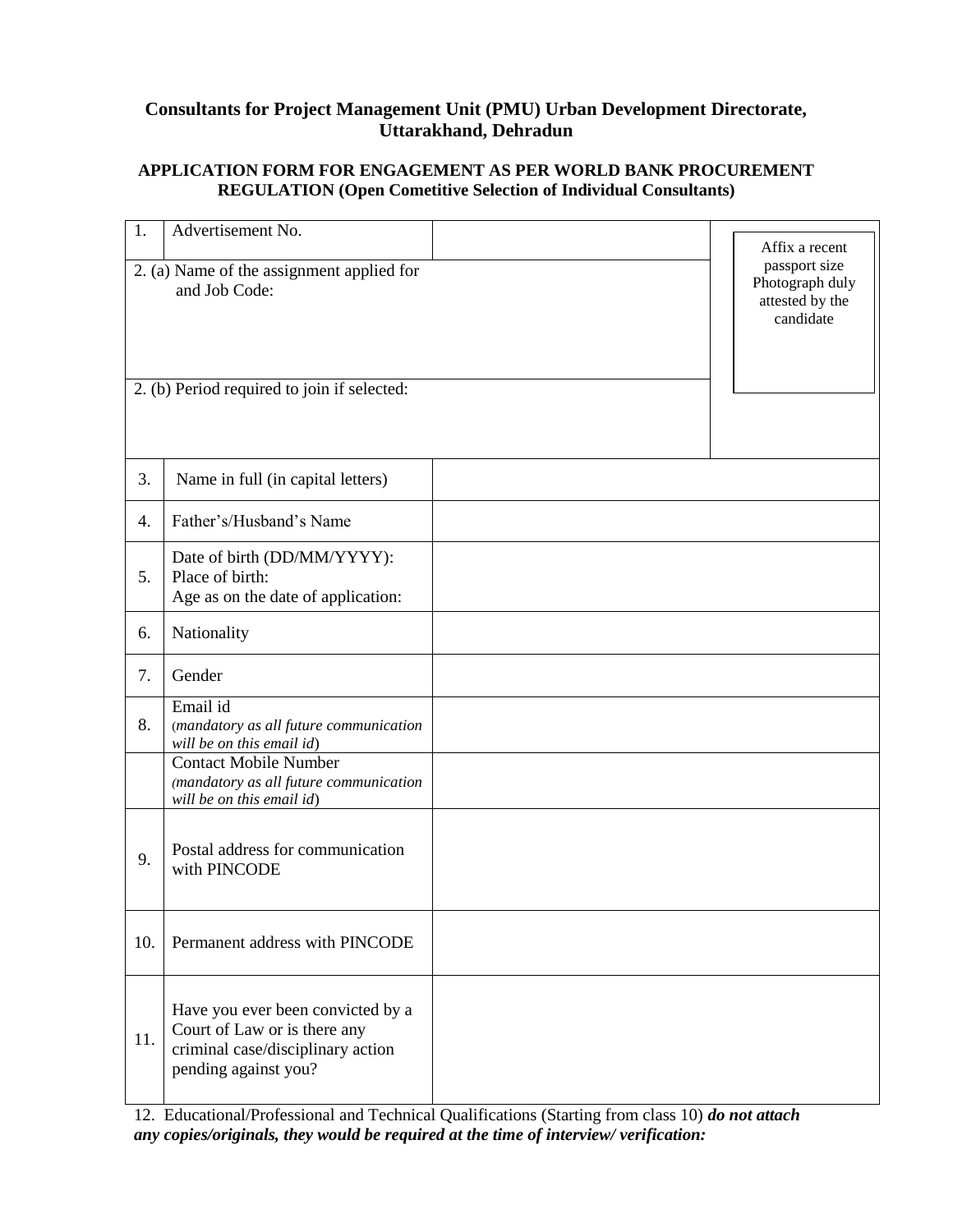| Sl. | <b>Examination</b><br><b>Passed</b> | Name of the<br><b>Board/University</b> | Regular/<br>Private | <b>Duration</b><br>of<br>Degree/<br>Diploma/<br>Training | Year of<br>Passing | $CGPA/\%$<br>of Marks<br>$\boldsymbol{\&}$<br>Division/<br><b>Class</b> | Specialization |
|-----|-------------------------------------|----------------------------------------|---------------------|----------------------------------------------------------|--------------------|-------------------------------------------------------------------------|----------------|
| 1.  |                                     |                                        |                     |                                                          |                    |                                                                         |                |
| 2.  |                                     |                                        |                     |                                                          |                    |                                                                         |                |
| 3.  |                                     |                                        |                     |                                                          |                    |                                                                         |                |
| 4.  |                                     |                                        |                     |                                                          |                    |                                                                         |                |

13. Details of employment in reverse chronological order (Attach separate sheet, if necessary).

| Sl.              | Department/<br>Organization* | Post held | Regular/<br>Temporary/<br>Permanent/<br>Contract | <b>Period of</b><br>employment |    | <b>Total No.</b><br>of years | <b>Key Job</b>          | Scale of<br>Pay/        |
|------------------|------------------------------|-----------|--------------------------------------------------|--------------------------------|----|------------------------------|-------------------------|-------------------------|
|                  |                              |           |                                                  | From                           | To |                              | <b>Responsibilities</b> | Consolidat<br>ed Salary |
| 1.               |                              |           |                                                  |                                |    |                              |                         |                         |
| 2.               |                              |           |                                                  |                                |    |                              |                         |                         |
| 3.               |                              |           |                                                  |                                |    |                              |                         |                         |
| $\overline{4}$ . |                              |           |                                                  |                                |    |                              |                         |                         |

**\* Please provide project wise details of work experience and technology platform user under each department/organization in separate sheet as per the post applied and in terms of details of Annexure 'A' and 'B'.**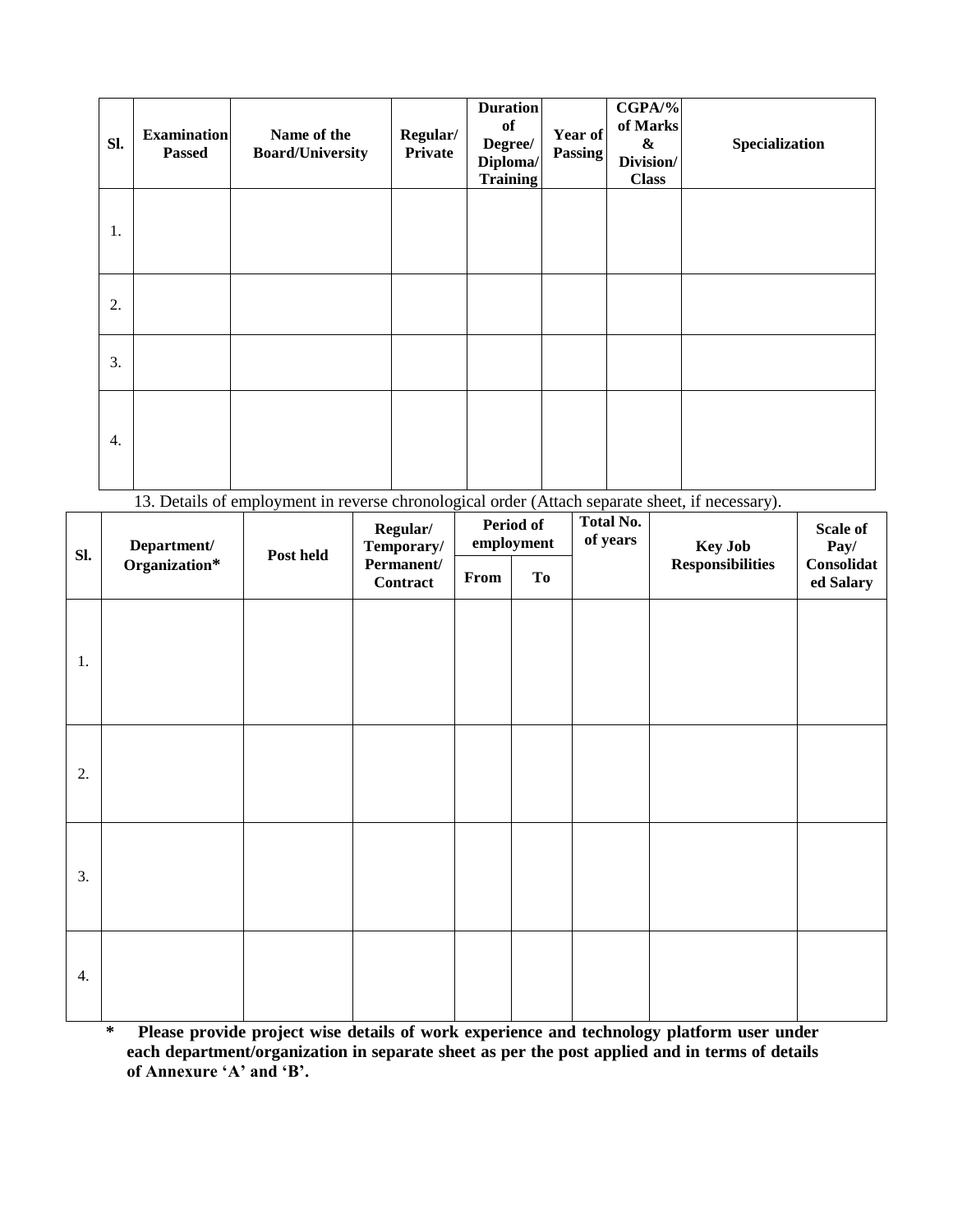| 14.   | Are you a member of any professional body? If yes,<br>give details:                                     |                      |      |       |       |  |
|-------|---------------------------------------------------------------------------------------------------------|----------------------|------|-------|-------|--|
|       | 15. References:                                                                                         |                      |      |       |       |  |
| (i)   | Name:<br>Designation & Organisation:<br>Postal address:<br>Phone number:<br>E-mail ID:                  | Landline:<br>Mobile: |      |       |       |  |
| (ii)  | Name:<br>Designation & Organisation:<br>Postal address:<br>Phone number<br>E-mail ID-                   | Landline:<br>Mobile: |      |       |       |  |
| (iii) | Name:<br>Designation & Organisation:<br>Postal address:<br>Phone number<br>E-mail ID-                   | Landline:<br>Mobile: |      |       |       |  |
| 16.   | Additional remarks such as special qualification or experience not<br>covered in the preceding columns. |                      |      |       |       |  |
| 17.   | Language Competency:<br>English<br>Hindi<br>(pl mention 'Yes' or 'No' against each)                     |                      | Read | Write | Speak |  |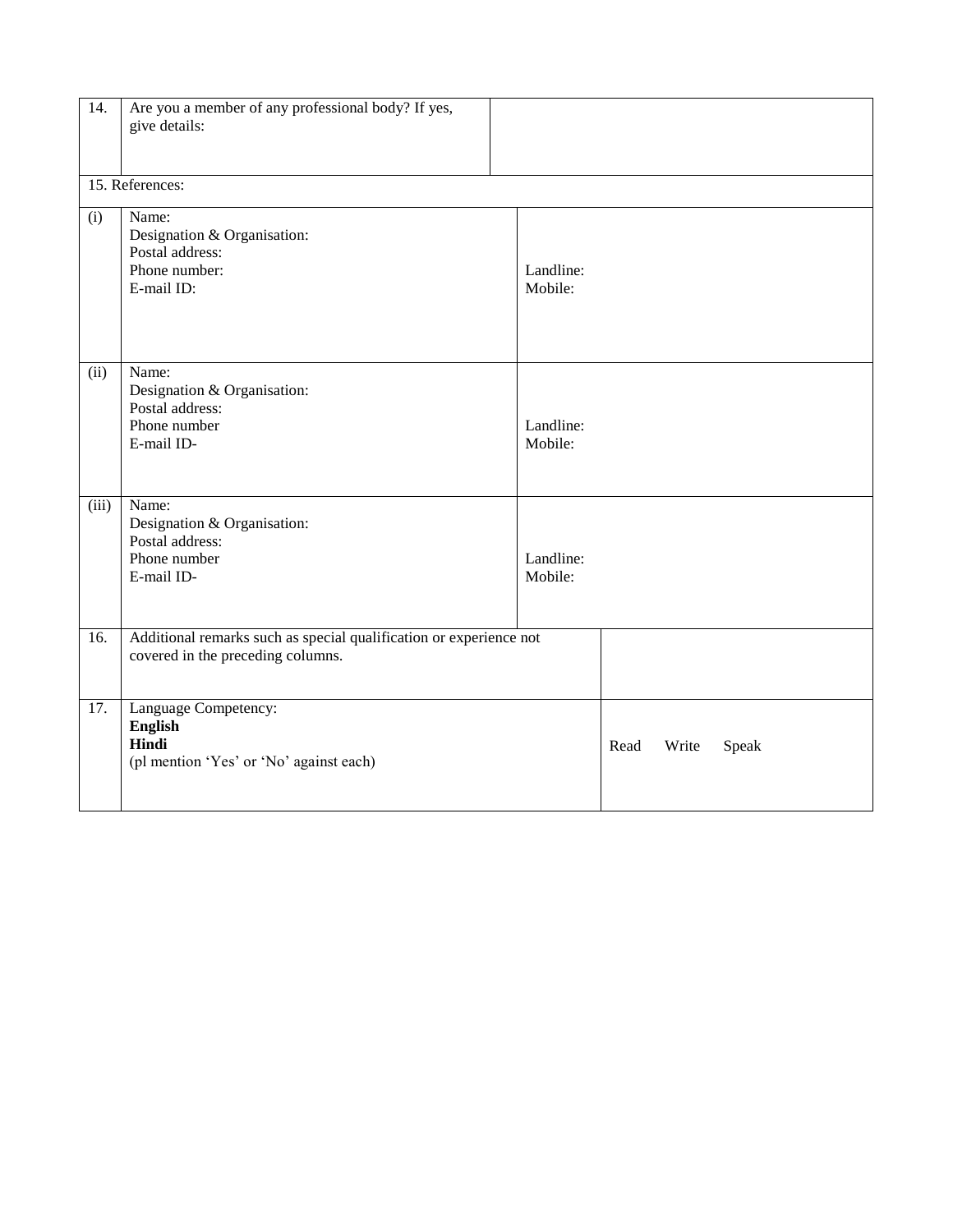**18. Please write one paragraph in own handwriting (not more than 250 words) in the space below justifying your suitability for the assignment applied for:**

**19 Number of additional sheets enclosed with the application (If space provided is not sufficient):…………………**